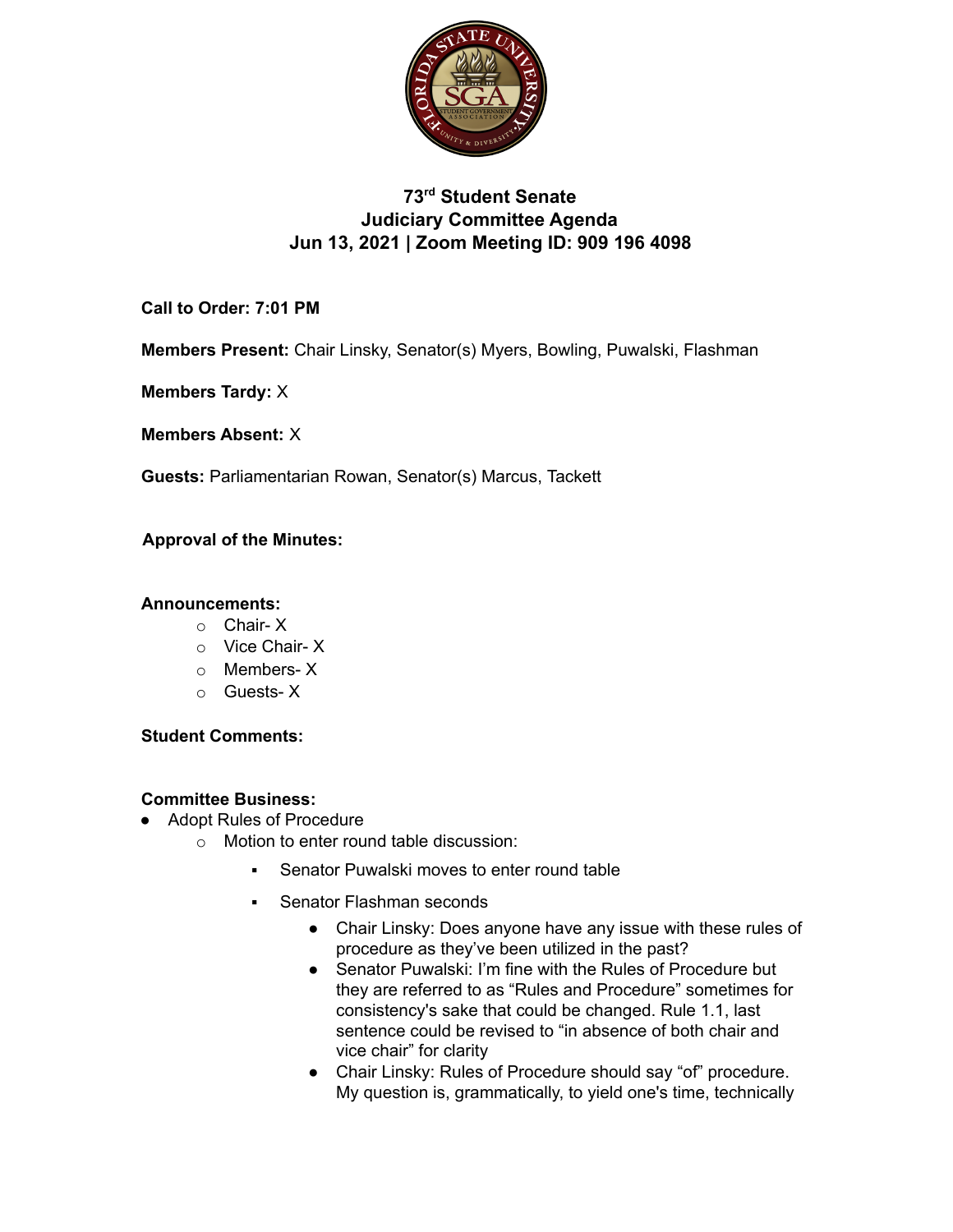

you're doing that with your own time. To be yielded implies that you're not the one who is choosing to yield. The rules of procedure already convey that you're given time when you're an office of the student government. Anyhow i'm fine with it

- Bowling: I have a suggestion, to make it more clear maybe we can get rid of passive voice
- Linsky: I'm ok with leaving it as is but I'm going to make a note of it as well to discuss this during the next ROPAH meeting
- Bowling: Point of order, Senator Tackett is in the waiting room
- Senator Flashman motions to approve rules of procedure
- Bowling seconds
- No objections
- Rules of procedure are approved

### **Old Business:**

### **New Business:**

- $\bullet$  SB 42:
	- o Sponsored by Senators Tackett and Marcus
	- o Opening statements: 3 minutes
		- Tackett: Adding the word organization to some election laws. We felt that

the rules as stated before only apply election finance laws to individuals and we are enumerating that they apply to organizations as well. So when organizations donate they will adhere to the same rules as individuals, for more transparency. We also set a \$200 dollar per person per election cycle limit. 200 comes from looking at past election report.s

Marcus (1:56 min): Inspiration behind the bill came from looking at

election finances from the past. Two elections were not on the website, we have asked people for them, no one has really gotten back to us, we wanted to increase transparency as organizations have claimed they donated. The bill does nothing to ban donations, there was great debate in finance between Randall and Hadley and we look forward to anything to be added. Yielded with 55 seconds left.

- o Technical Non Debatable:
	- Bowling: Were there no restrictions in place or did different organizations have different restrictions?
	- Marcus: Organizations claimed to donate but they weren't in reports so we added the word organization to add more transparency
	- Flashman: To clarify, how would you stop someone from individually donating on behalf of an organization and having just their name show up?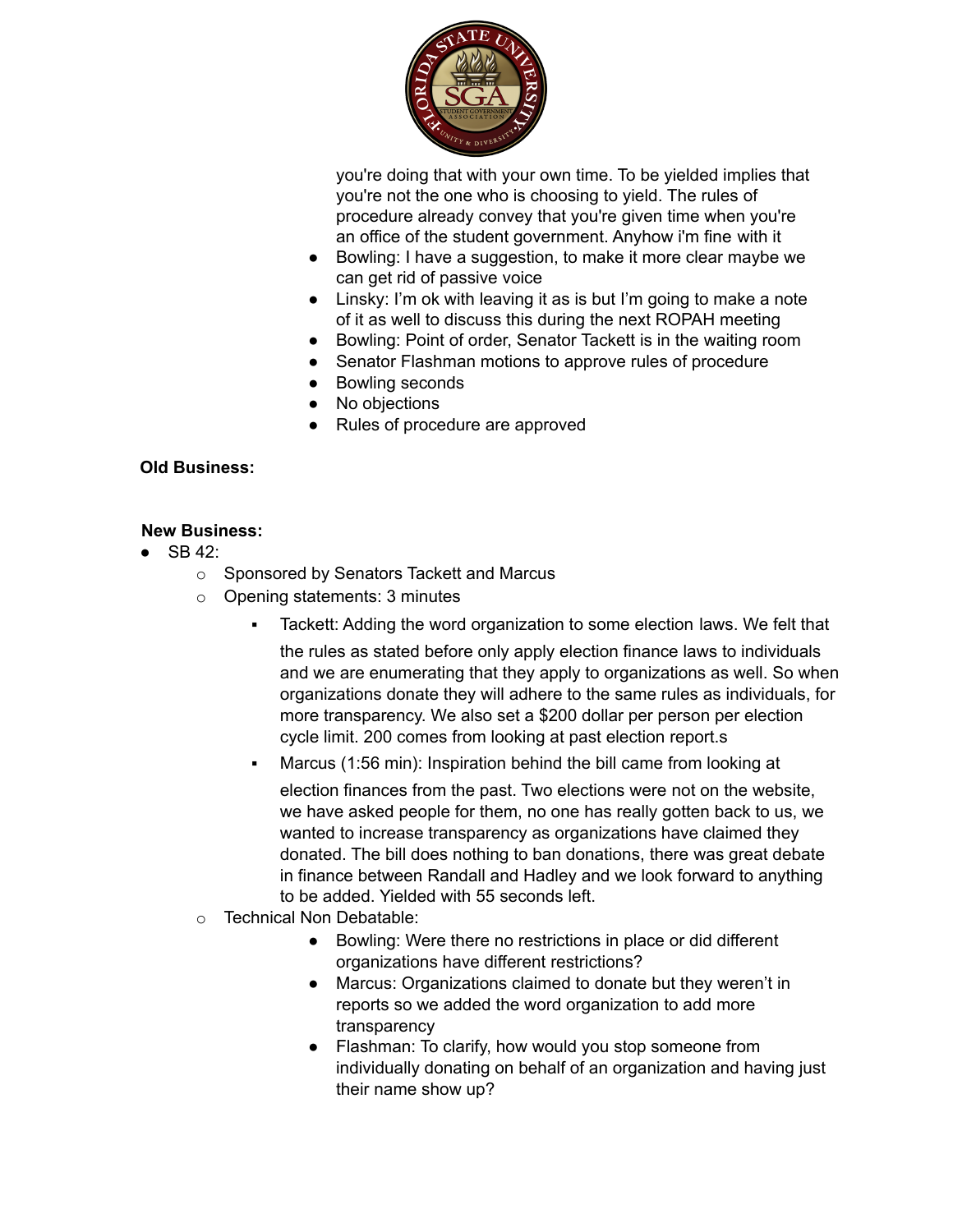

- Marcus: There are still loopholes people can jump through but this encourages transparency because if an organization wants to donate through an individual, the entirety of that transaction would be required to be documented.
- Flashman: Is there a reason it's not being made required and not encouraged?
- Marcus: This is simply adding organization to allow for that transparency because technically you should be following statutes.
- Puwalski: What was the method of arriving at \$200 through looking at reports?
- Tackett: Previous BSU election financial reports, Spring 2020 and Fall 2019 reports, that was slightly above the average campaign donation
- Linsky: Were you able to look at the 2021 report?
- Tackett: No, we emailed the supervisor of elections but didn't receive emails back and Ben young never received them
- Marcus: Point of personal privilege, that's technically against statues
- Puwalski: Were the reports for general SGA election or just agency level elections?
- Tackett: Final expense reports for SGA elections as well
- Marcus: Point of information, Progress didn't have any available, nor Movement
- Flashman: What were the maximum's, or the largest donations that exceed \$200?
- Tackett: There were a few \$500 donations
- Marcus: Exec candidates donated 100s of dollars, but the same person contributes the same amount of money on a report multiple times. That's why we added the last part about venmo
- Linsky: About provisions F and G, how can we determine if someone is a proxy for donation without investigation?
- Marcus: Statue 7.11, we have to increase the teeth on that
- Linksy: "The teeth" as in the degree of violation of the election code? As in whether it is a schedule 1, 2, 3, or 4 of violation?
- Marcus: Yes, because it looks suspicious if someone donates something multiple times
- Linsky: No more technical debatables. We have two options, go into pro and con debate, or go into legislative round table
- Linsky: I'll entertain a motion to go into round table
- Senator Flashman: moves to enter round table
- Senator Puwalski: seconded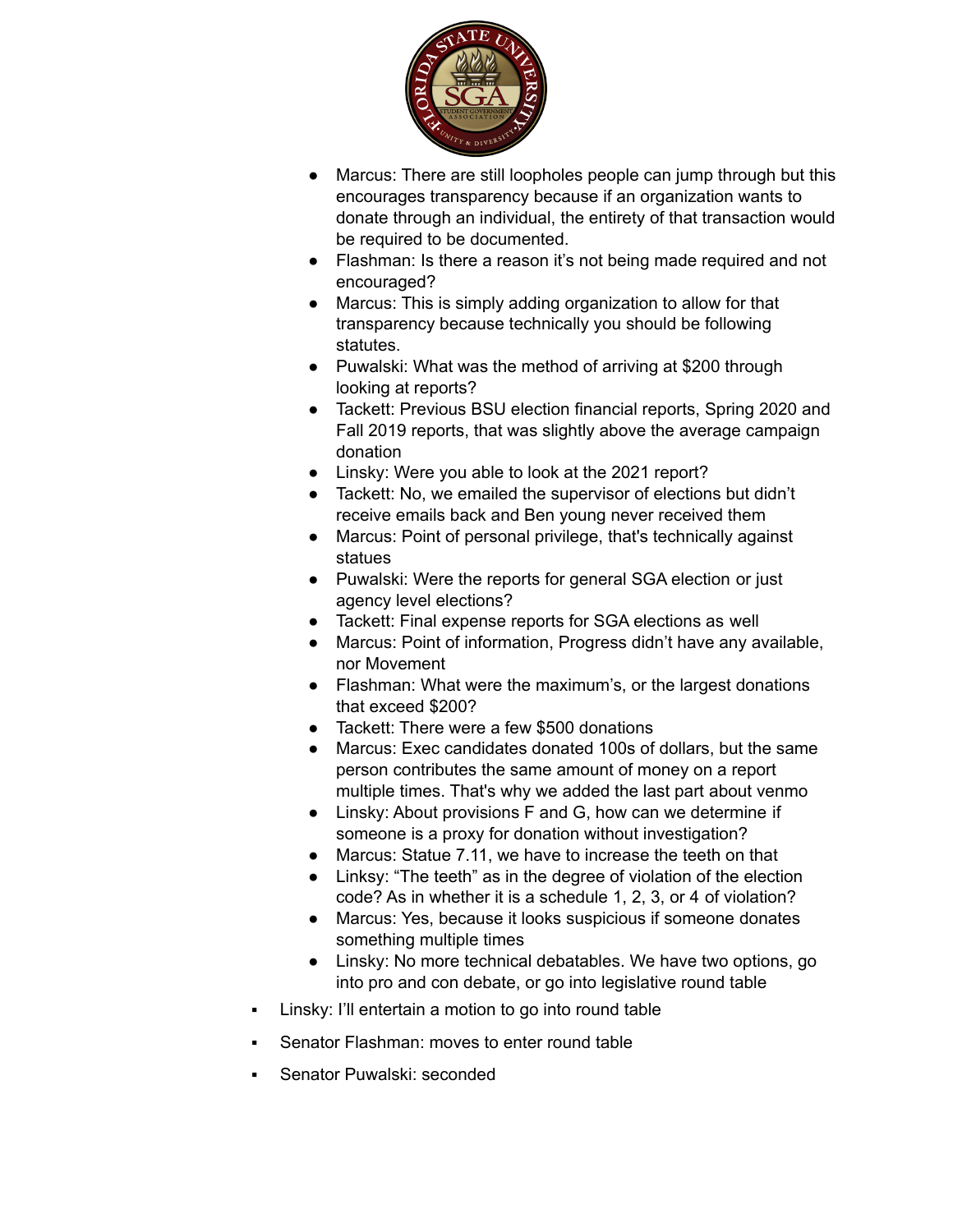

- No objections
- Entered round table:
	- Bowling: Only concern is that it doesn't go far enough in terms of securing large organizations and amounts of money out of our elections. I do support it completely but this is a big issue and this bill doesn't quite go far enough
	- Puwalski: There is a lot of clarification here that needs to be here but I do want to say thank you to the senators who wrote this for bringing attention to this. I fully support this bill and am looking forward to the next one on this.
	- Flashman: I have to agree with what Bowling said, I do think this is a good bill but I do wish it went a bit further. It takes a step in the right direction. I am concerned about proxies for organizations so I am hoping to see more from this point of view.
	- Bowling: Those organizations (national ones) are always going to try and encroach on our elections so I look forward to more resolutions and bills being passed
	- Linsky: If this was on the floor right now, I'd ask questions about the practicality of sections F and G. It seems like it is used as a justification to issue subpoenas to find the extent of a paper trail. Time table for election code hearings is so compacted and timeline for subpoenas is broader than that, I'm uncertain if these are enforceable provisions in the bill and I worry that it's hard to tell definitively who is a proxy and in order to find that out, I'm uncertain if we can expect to that effectively. I agree with the premise.
	- Tackett: At the moment, sections F and G are de facto, not enforceable at the moment, they're there to formally warn individuals of the moral violation. We do plan on enforcing it but it's hard to do that, if anyone has amendments we'd be friendly to that. This is the first step and we do plan to follow up but it will require talking to adminsition and the supervisor of elections
	- Senator Puwalski moves to call question
	- Senator Flashman seconds
- Closing statements (3:55):
	- Marcus: Thank you for insights on this, it's a rather straightforward bill. We want it in there for the moral background but the questions about enforceability are valid and need to be addressed further. Hopefully we can pass it and we'll encourage questions on the floor
	- Tackett: Thank you for bringing up your concerns. We plan to follow up and amending financial campaign laws, please reach out with issues or if you'd like to work with us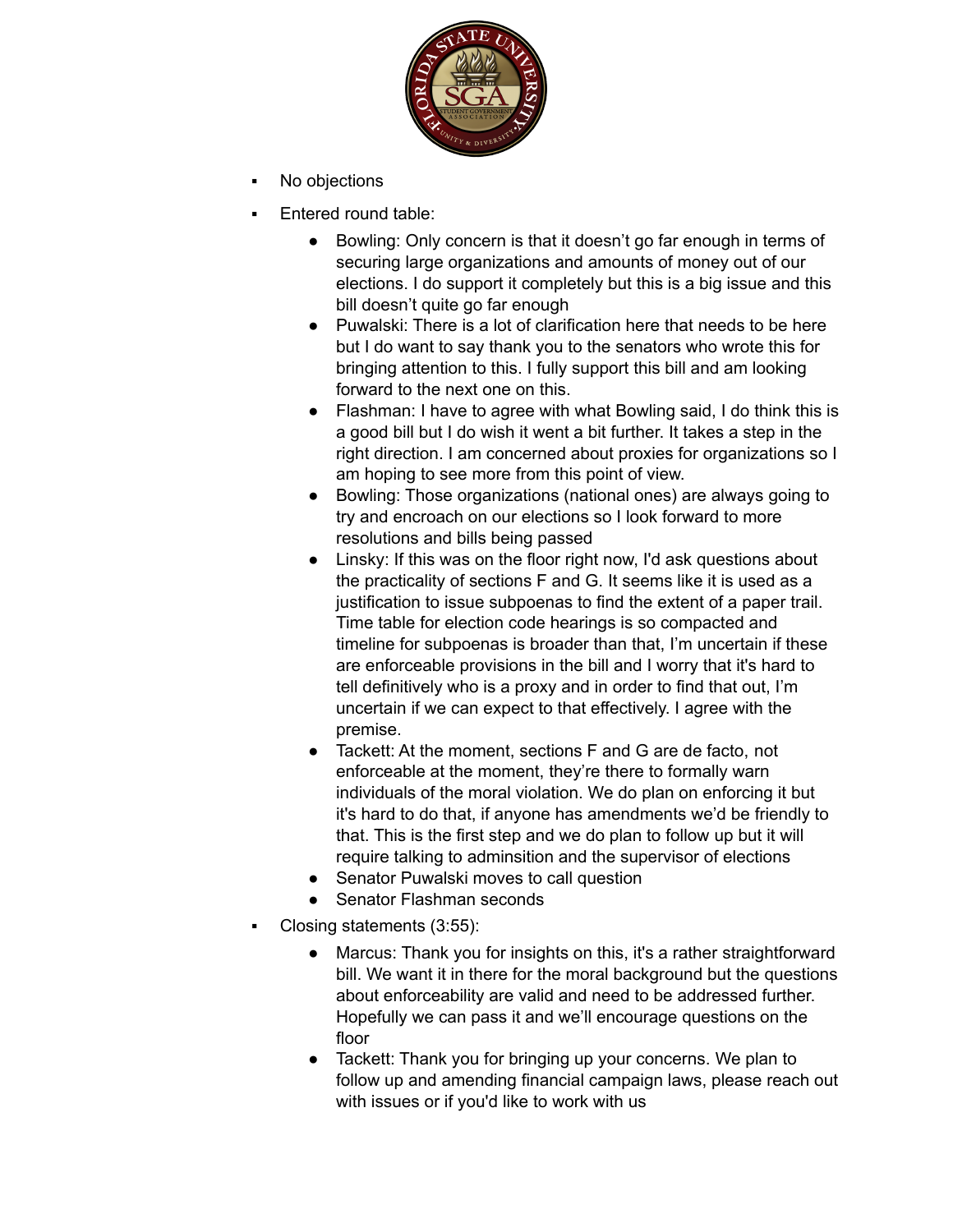

- Yay: Senator(s) Bowling, Myers, Puwalski, Flashman
- Nay: X
- Abstentions: X
- Quorum reached, motion passed. Bill 42 approved

### o SB 43:

- Opening statements:
	- Marcus: A lot of the same intention as 42, didn't want it to detract from stuff in 42. Debate in Finance about including 501(c)3 organizations in it, stuck with 501(c)4 (Pacs and Superpacs) some have publicly claimed to be donating to FSU elections. Spending less money on these elections and writing in a statute saying these organizations shouldn't be allowed to fund our student government. Seeing in past years senators get attacked by these organizations on their social media accounts. These organizations don't care about student issues and we are here for the FSU students and we need to pass this to reaffirm we are an independent student body
	- Takcett: Only change in section E, banning donations from 501(c)4. Wanted to include 501(c)3 but just focused on 501(c)4 for now. Banning Superpacs from donating in our elections
	- Technical non debatable:
		- o Bowling: What are some 501(c)3 organization examples?
		- o Marcus: Religions organizations, animal shelter organization, wide range of organizations that fit under that but defer to Tackett
		- o Tackett: Immigrants rights coalition "United We Dream". 501(c)3 can donate to places but cannot donate partisanly without losing tax status
		- $\circ$  Linsky: to clarify, would you consider 501(c)3 money to be dark money and same with 501(c)4?
		- o Marcus: Yes, absolutely some of them are. Doing research that was a phrase mentioned a lot. 501(c)3 can be but more than often are not, they are less likely to want to lose tax exempt status. 501(c)4 are more political in nature and shouldn't be involved in "cosplay" government
		- o Tackett: Most of the dark money comes from funneling from 501(c)3 to 501(c)4 with a different name
		- $\circ$  Bowling: What stops 501(c)4's from creating a 501(c)3 branch to get around this legislation?
		- $\circ$  Tackett: 501(c)3 usually comes first so they funnel to 501(c)4, then they are allowed to donate partisonatly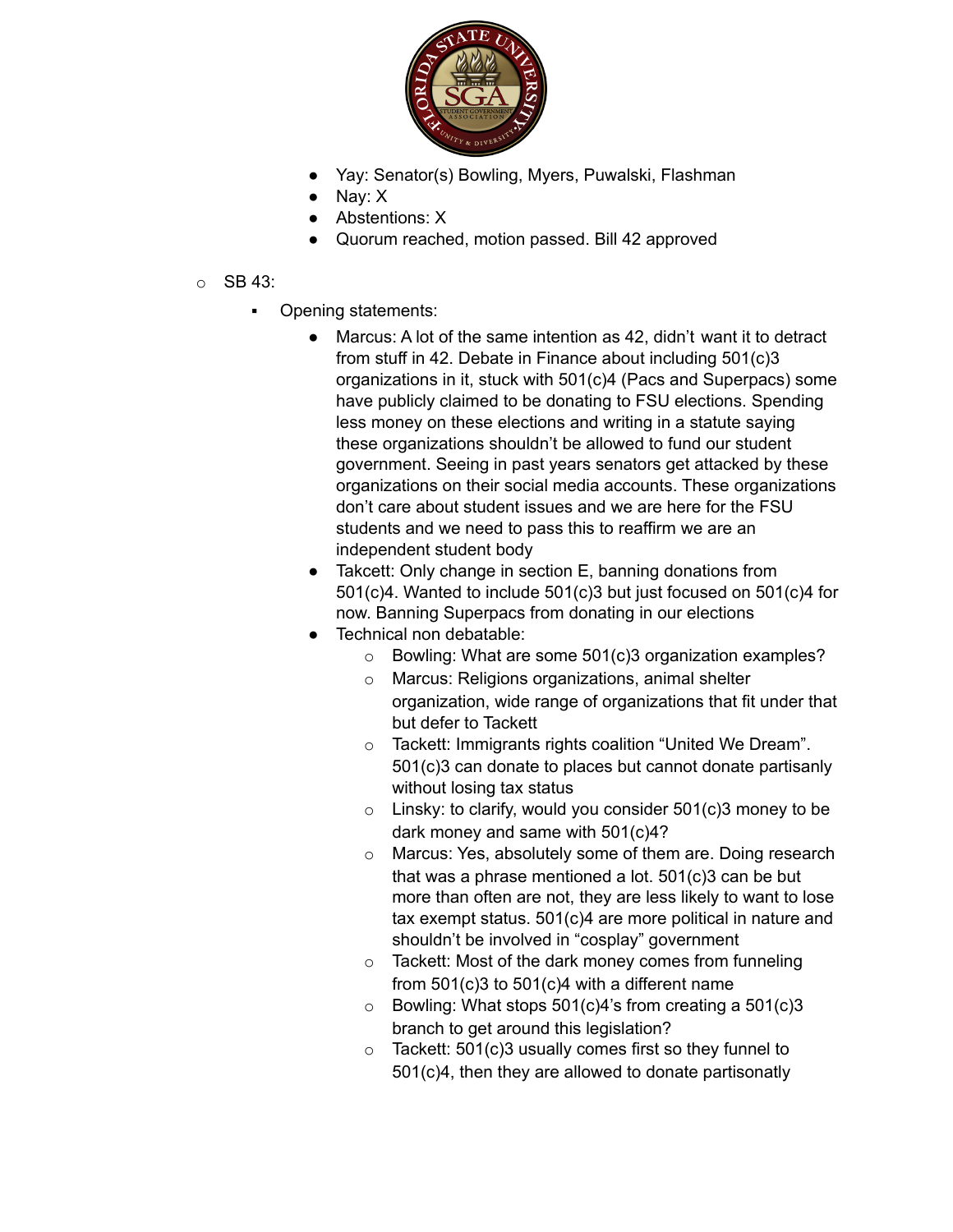

- $\circ$  Linsky: 501(c)3 are all charitable organizations which have tax exempt status and a more rigorous oversight process but they can create separate 501(c)4's for social welfare issues, 501(c)5 for union issues, etc. Which is to say that if a 501(c)3 wanted to donate to a student body election that would surprise me very much, but if a 501(c)4 wanted to donate that wouldn't surprise me nearly as much
- o Flashman moves to enter legislation round table
- o Puawalski seconds
- o No objections
- o Round table:
	- Bowling: I really like this bill, very anti corruption. If a 501(c)(3) were to donate to student government entity that is completely wrong, we should extend this to 501(c)(3) because donating to student government elections is inherently political
	- Linsky: Matter of clarification, does it not include

501(c)3's already? It could be argued on face value level that this provision does ban provisions for 501(c)3's , 5's, 6's, etc

- Rowan: The way it's written is putting extra emphasis on 501(c)4 but it still includes all of them. Unless amended further to clarify on 501(c)4, it's currently all 501 organizations
	- Marcus: Personally I think the intention behind writing it that way was to be specific about where people can find where that is. We would be fine to

add an amendment to add 501(c)3's but if that will be the interpretation maybe we need to amend it to clarify those two

- Bowling: We should amend this to included 501(c)3 just outright saying it
- Puwalski: I agree with interpretation, but we could list off different 501 organizations, unless you're wanting it to be specific to only 501(c)3's and 4's
	- Flashman: Receiving donations from RSO's is defined in D as not being allowed. I agree with Puawalski, I'm concerned with the way it's written, it could be seen as just excluding 501(c)4 unless we explicitly list them.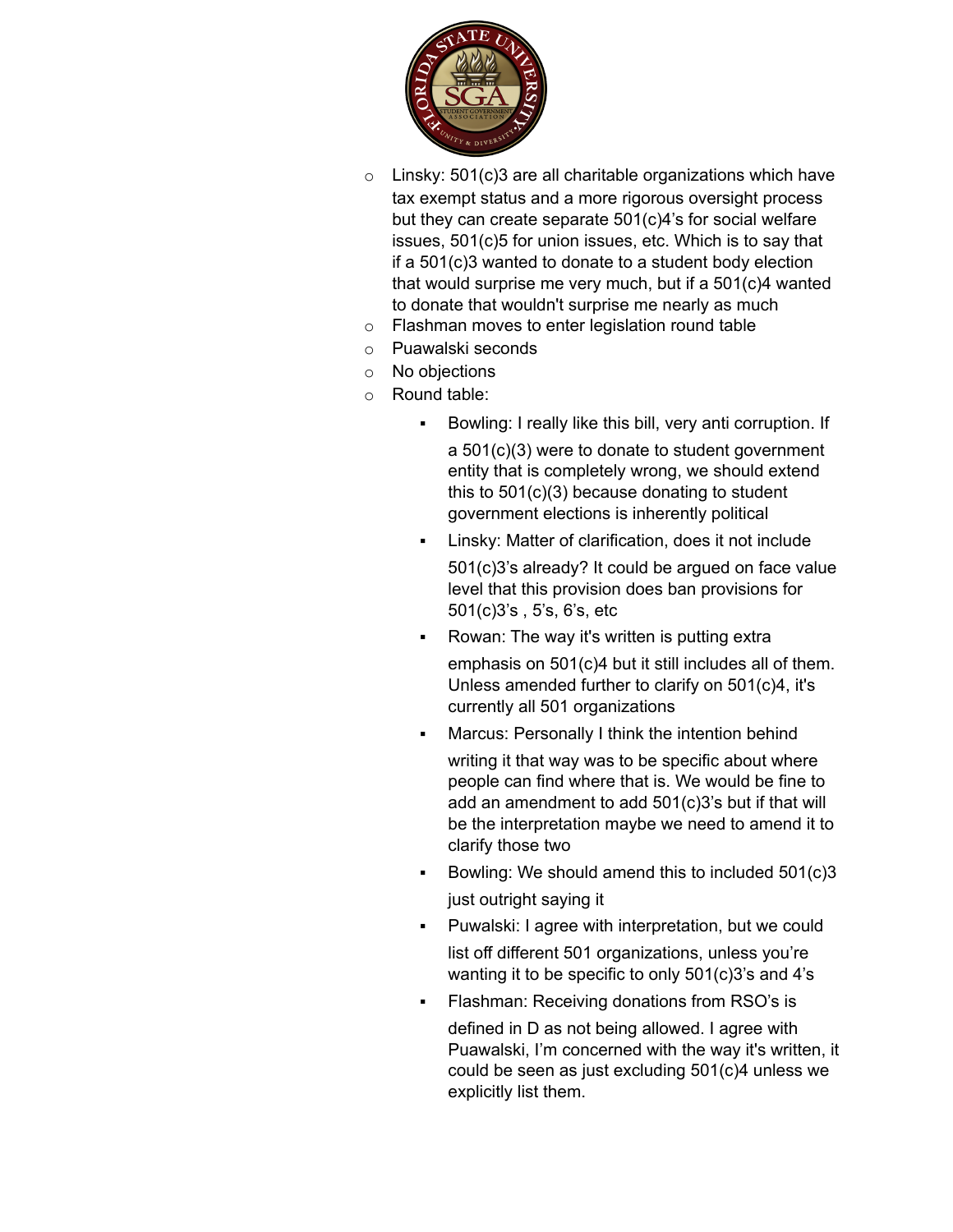

- Tackett: I'm friendly to an amendment to be specific to the two organizations
- Bowling moves to amend section E adding  $501(c)3$ and 501(c)4 organizations, and eliminating confusion regarding these two
- Puwalski: Seeing as this will be in statues, the emphasis isn't necessarily
- Marcus: Point of personal privilege, focus bill on politically motivated organizations. Do not want to pursue 501(c)7
- **Flashman: Could create an unfair situation where** some fraternities may be registered differently
- Linsky: I'm cautious of putting 501(c)3's in there, it probably won't make it a court challenge. I don't think we'll have the same problem with a 501(c)4 ban.
- Bowling: What 501(c)3 would be excluded other than fraternities and sororities?
- Puwalski: Anything charitable and tax exempt, like the YMCA
- Flashman moves to amend bill 43 section E
- Bowling seconds
- Sponsors find amendment friendly, No objections
- So amended
- Bowling moves to call the question
- **Flashman seconds**
- No objections
- o Closing arguments:
	- Tackett: I'm glad the conversation came full circle, the 501(c)3 is a personal opinion of mine but we will bring that up in different legislation with different research.
	- Marcus: We're all pretty much on the same page. I
		- want to make it more simple and transparent and connected to the university, I think this helps bring it